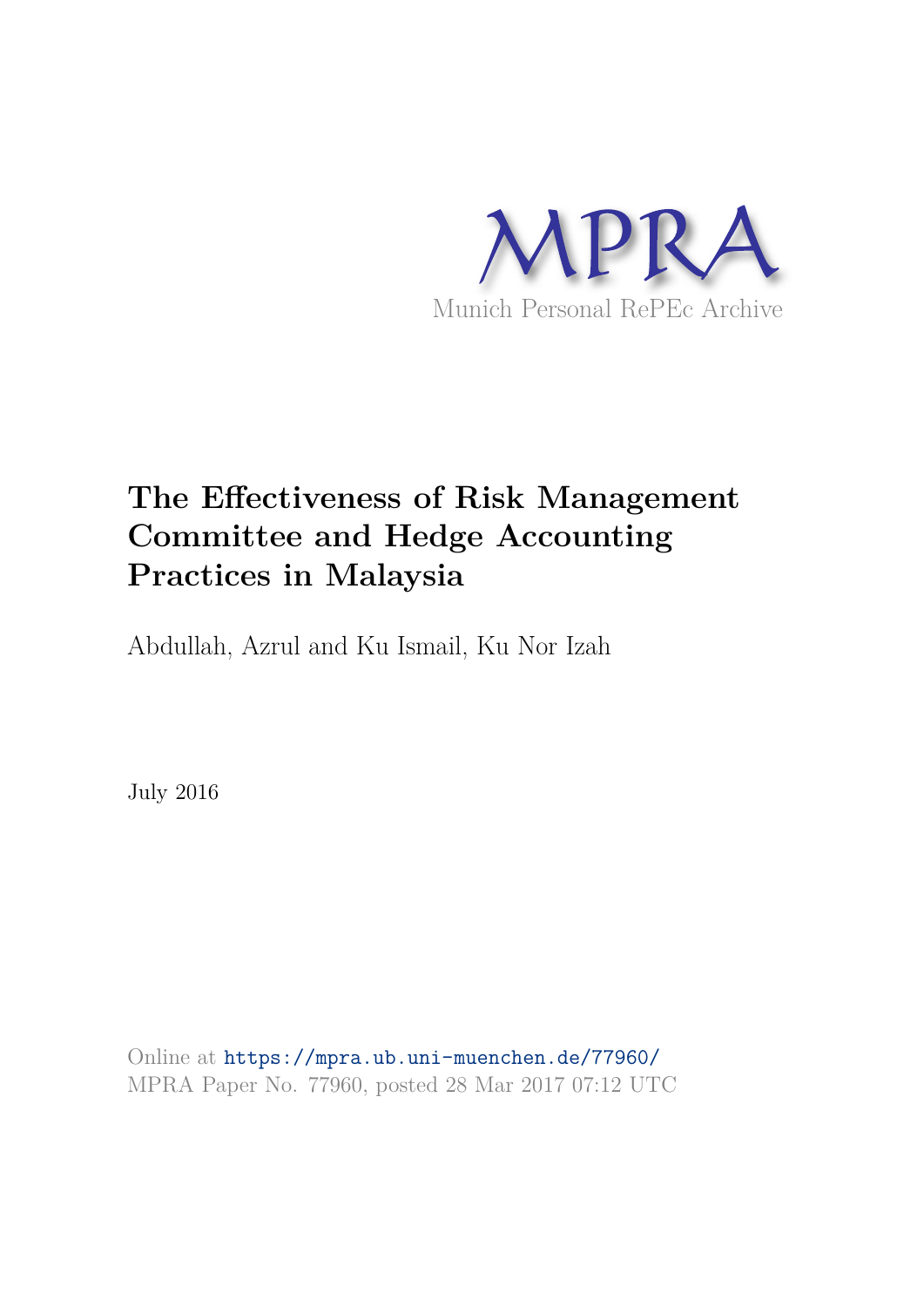Please cite this paper as: Abdullah, A. & Ku Ismail, K. N. I. (2016). The Effectiveness of Risk Management Committee and Hedge Accounting Practices in Malaysia. Information Journal, 19 (7B). 2971-2976.

## **The Effectiveness of Risk Management Committee and Hedge Accounting Practices in Malaysia**

Azrul Abdullah\*, Ku Nor Izah Ku Ismail\*\*

*\*Faculty of Accountancy, Universiti Teknologi MARA, Perlis Branch, Arau Campus, 02600 Arau, Perlis, Malaysia E-mail: azrul229@perlis.uitm.edu.my or alternate E-mail:lurzabdullah@hotmail.com* 

*\*\*School of Accountancy, College of Business (COB), Universiti Utara Malaysia, 06010, Sintok, Kedah Malaysia* 

#### **Abstract**

This study examines the effectiveness of Risk Management Committee (RMC) in influencing hedge accounting practices among non-financial companies listed on the Bursa Malaysia. Our regression results reveal that that there is no significant relationship between the application of hedge accounting and the effectiveness of RMCs. However, there are positive and significant relationships between the choice of hedge accounting and each of company size and leverage. The implications of the findings were discussed. **Key Words**: Hedge Accounting, Hedging Activities, Risk Management Committee, Corporate Governance, Financial Reporting

#### **1. Introduction**

 The issue of accounting for derivatives and hedging activities has been a subject of concern for accountants, auditors and academicians. It is claimed that hedge accounting requirements are complex and burdensome for companies [1,2], which may lead eligible companies reluctant to use hedge accounting to report the use of derivatives for hedging activities. There are various studies in developed countries analysing the application of hedge accounting; these studies provide some significant reasons of why companies tend to avoid from applying hedge accounting [1,5,6]. However, there is very little empirical evidence on companies of emerging markets, especially Malaysia. Although a high level of compliance was reported by several studies in Malaysia in relation to the accounting standards for financial instruments [3,7,8,13], none of these studies reported the use of hedge accounting among Malaysian companies. Hence, our study intend to fill this gap by investigating whether Malaysian companies do or do not apply hedge accounting, and examine whether the effectiveness of Risk Management Committee (RMC) influences this accounting policy decision.

#### **2. Hypotheses development**

 We used resource dependency theory in this study as an underpinning theory to develop the hypotheses. Since the effectiveness of a board committee to a certain extent depends on the committee's characteristics (e.g., independence, a number of meetings and size), we argue that if an RMC possess these elements and fulfil certain board committee characteristics, its function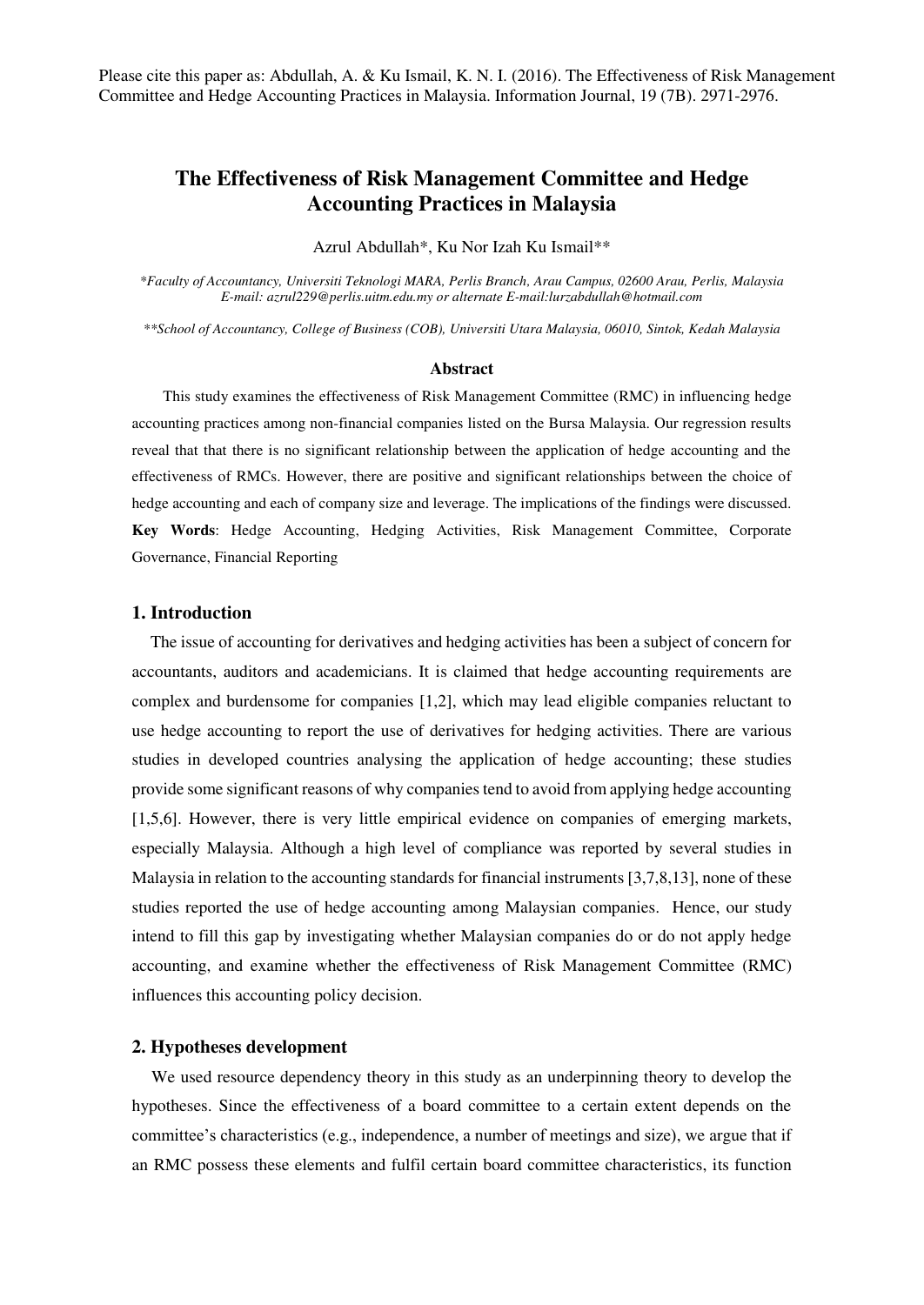will be more competent, especially in monitoring and reporting the information involving the use of derivatives for hedging activities [6,9,10]. Since hedging strategies involve crucial processes and planning that will reflect changes in profit and accounting policies, the existence of the RMC members who are independent, expert and diligent can ensure relevant and faithful reporting [6,14]. With regard to this fact, it is assumed that there is positive relationship between RMC's effectiveness and the application of hedge accounting. Hence, our hypothesis is stated as follows: **H1:** *The application of hedge accounting is positively associated with the effectiveness of RMC.* 

#### **3. Methodology**

We used secondary data collected from two separate sources, DataStream and annual reports of companies listed on the Bursa Malaysia. Financial data (i.e., ROA, total assets and leverage) were obtained from the Datastream, and data on RMCs was gathered from the annual reports. The sample comprised 500 large non-financial companies listed in 2013 on the Main Market of Bursa Malaysia based on their total assets. However, the original sample was reduced to 166 companies because not all the companies from the original sample used derivatives to hedge their financial risk exposure or did not have a RMC. The 2013 financial year was chosen because it was the third year where accounting standards for financial instruments are mandatory for all Malaysian listed companies. The three year period was considered sufficient for companies to understand and apply hedge accounting. To examine the relationship between the application of hedge accounting and RMC effectiveness, we employed a binary choice logit model (i.e. Logistic regression). The model is represented by the following structural equation:

$$
HACC_i = \alpha + \beta_1 REFFi + \beta_2CSIZE_i + \beta_2 PROF_i + \beta_3LEV_i + \beta 6AUDIT_i + \epsilon_i
$$

Where,

| $HACC$ : 1 if company apply hedge accounting, 0 otherwise.                      |
|---------------------------------------------------------------------------------|
| REFF : RMC effectiveness Index = Company's actual score on RMC characteristics/ |
| company total possible score of RMC characteristics                             |
| $CSIZE$ : Log of total assets                                                   |
| <b>PROF</b> : Return on assets                                                  |
| LEV : Debt to total assets ratio                                                |
| $AUDIT : 1$ if audited by Big 4, 0 otherwise                                    |
| ε : Error term                                                                  |
|                                                                                 |

#### **4. Results and Discussion**

#### **4.1 Descriptive results**

Table 1 shows the descriptive statistics of the dependent and independent variables. It can be observed that the majority of the sampled companies are audited by Big 4 auditors (i.e. 69%). With regard to the selection of hedge accounting practices among sampled companies, it was found that only 27 percent of the sampled companies choose to apply hedge accounting to report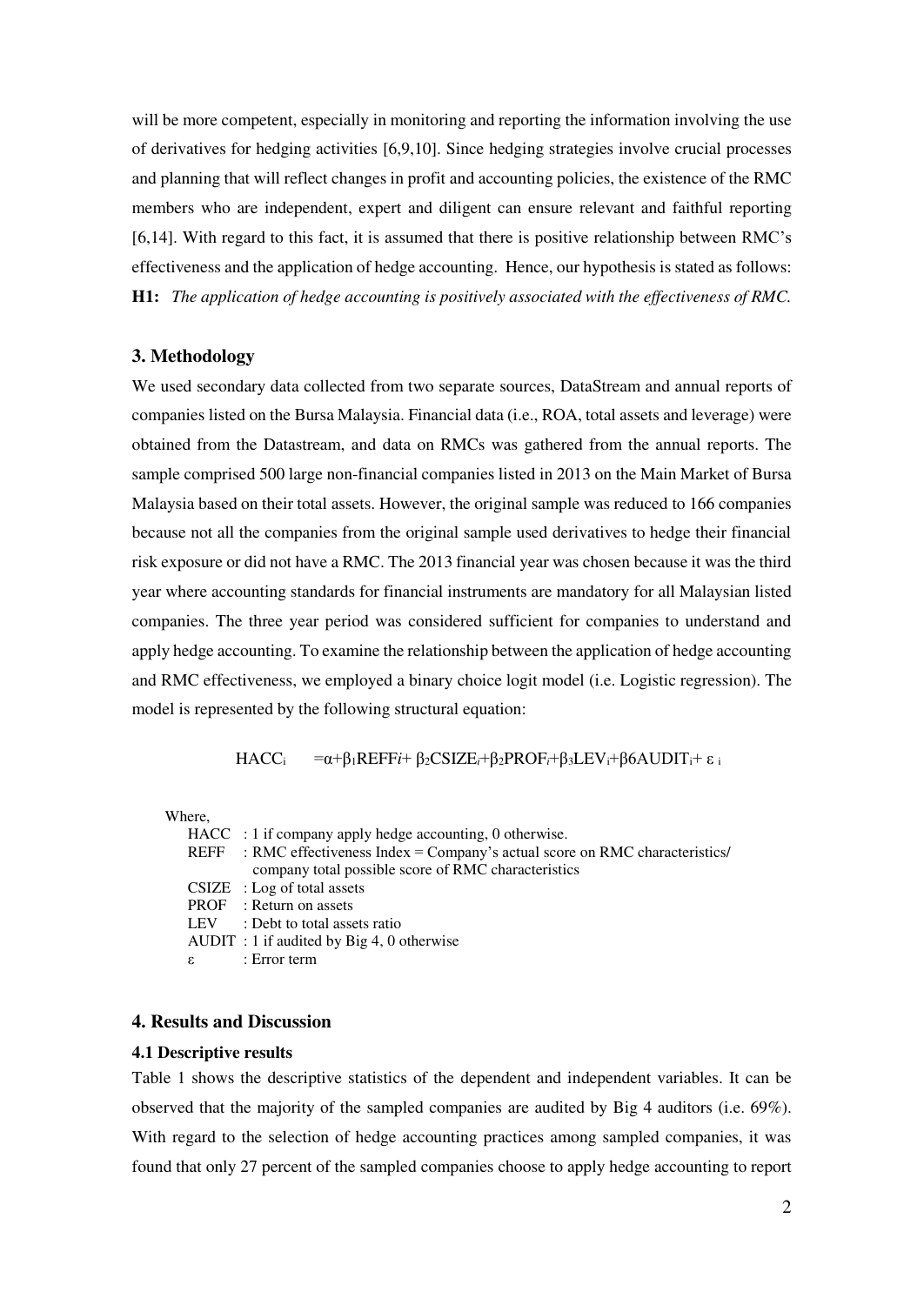their use of derivatives for hedging activities. Many of the companies are not forthcoming to fulfil the requirements needed to apply hedge accounting. The argument that the strict requirements of the accounting standards seem to encourage these companies to ignore hedge accounting might bear some truth [4,6,10]. Hence, the usefulness of the hedge activities information seems to not fulfil the needs of expected users (especially investors), although these companies are not violating the accounting standard requirements about reporting the use of derivatives [1]. Panel B of Table 1 exhibits the descriptive statistics of REEF, CSIZE, PROF, and LEV. The mean score of REFF is about 64 percent of the maximum score of 12. This figure suggests that RMCs in Malaysia is quite effective and this is not surprising because the establishment of risk management committee is still voluntary in Malaysia. On average, the total assets (CSIZE) of sampled companies is about RM 14 million with a maximum score of RM 18.41 million. The mean profitability (PROF) is 7 percent and finally, the mean leverage (LEV) is 22 percent.

| Panel A: Descriptive statistics on categorical variables (N=166) |      |               |                  |                        |            |  |  |  |  |  |
|------------------------------------------------------------------|------|---------------|------------------|------------------------|------------|--|--|--|--|--|
| <b>Variable</b>                                                  |      |               | <b>Frequency</b> | <b>No of Companies</b> | Percentage |  |  |  |  |  |
| <b>AUDITOR</b>                                                   |      |               | <b>Yes</b>       | 114                    | 69%        |  |  |  |  |  |
|                                                                  |      |               | N <sub>0</sub>   | 52                     | 31%        |  |  |  |  |  |
| <b>HACC</b>                                                      |      |               | Yes              | 45                     | $27\%$     |  |  |  |  |  |
|                                                                  |      |               | No               | 121                    | 73%        |  |  |  |  |  |
| <b>Panel B: Descriptive Statistics on Continuous variables</b>   |      |               |                  |                        |            |  |  |  |  |  |
| <b>Variable</b>                                                  | Mean | <b>Median</b> | SD               | Min.                   | Max.       |  |  |  |  |  |

REFF | 0.6425 | .6700 | .15796 | .25 | 1.00 CSIZE | 14.2180 | 14.0671 | 1.65002 | 11.32 | 18.41 PROF | 7.3626 | 6.1500 | 7.73282 | .00 | 60.24 LEV | 22.1522 | 21.1700 | 15.27225 | .00 | 58.46

Table 1: Summary of descriptive results

### **4.2 Regression results**

Table 2 exhibits that the model is significant at predicting the adoption of hedge accounting ( $\gamma$  2  $= 43.25$ , df= 5, N= 166, p< .001). However, in respect to RMC effectiveness (REFF), Table 2 reveals that our hypotheses is not supported. This indicates that the effectiveness of RMCs does not influence the choice of applying hedge accounting. Since the establishment of RMC is voluntary among non-financial companies in Malaysia, one potential reason that could explain this finding is that the establishment of RMC is based on other strategic considerations [8, 12]. A study by [10] claimed that RMCs through the audit committees (i.e. sub-committee) are not related to the level of accounting standard compliance because the committee members will perform both functions. We discovered that highly leveraged companies are more likely to adopt hedge accounting in reporting the use of derivative of hedging activities (i.e.  $p \le 0.05$ ). Consistent with some previous derivatives studies [3,7,10] the adoption of hedge accounting among Malaysian companies can be perceived as to reduce earnings volatility. Moreover, we also found that company size (CSIZE) significantly and positively influences the choice to apply hedge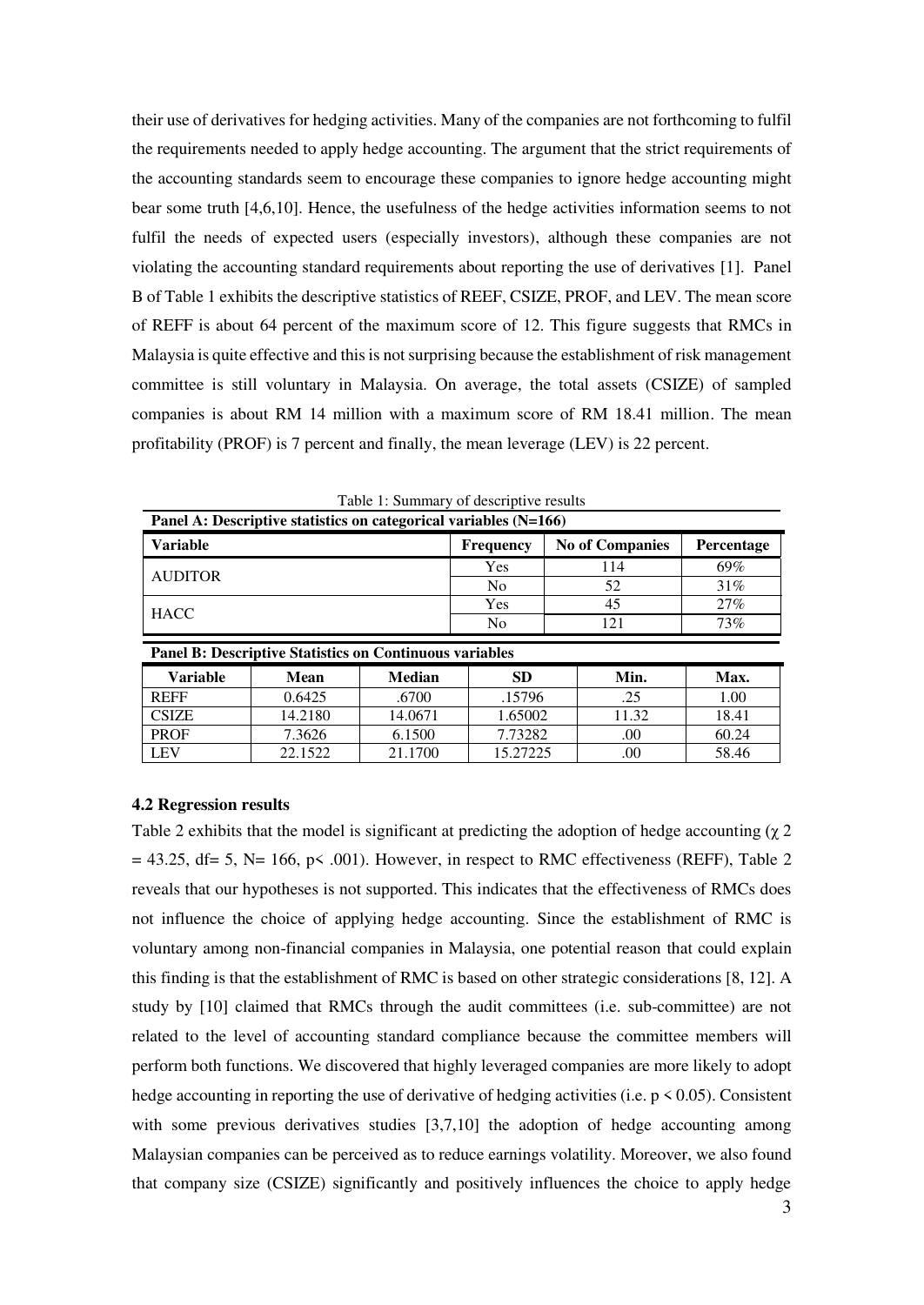accounting at  $p \leq 0.01$ . The odds ratios indicate that companies prefer to apply hedge accounting, which improves by 89 percent when they are large. Consistent with prior research on derivatives disclosure [3,7,10,12], this study supports the notion that large companies tend to provide more quality information, as they incur lower costs of accumulating and disseminating detailed information.

| <b>Model</b>                          | <b>Predicted</b> | B        | <b>SE</b> | Wald   | <b>Sign</b> | <b>Odds Ratio</b> |
|---------------------------------------|------------------|----------|-----------|--------|-------------|-------------------|
|                                       | sign             |          |           |        |             |                   |
| Constant                              |                  | $-10.55$ | 2.380     | 19.679 | .000        | 0.000             |
| <b>REFF</b>                           | $\ddot{}$        | .214     | .227      | .890   | .345        | 1.238             |
| <b>CSIZE</b>                          | +                | .637     | .158      | 16.307 | $.000**$    | 1.892             |
| <b>PROF</b>                           | +                | .275     | .221      | 1.546  | .214        | 1.316             |
| <b>LEV</b>                            | $\ddot{}$        | .620     | .241      | 6.611  | $.010**$    | 1.860             |
| <b>AUDITOR</b>                        | +                | .579     | .523      | 1.224  | .269        | 1.784             |
| Chi Square<br>: 43.25                 |                  |          |           |        |             |                   |
| Log likelihood<br>: 150.745           |                  |          |           |        |             |                   |
| Cox & Snell $\mathbb{R}^2$<br>: 0.229 |                  |          |           |        |             |                   |

Table 2: Logistic Regression- the choice to apply hedge accounting and RMC effectiveness

*Note.CSIZE = Ln (total assets); PROF= return on asset (ROA); LEV = total debt outstanding/total assets; REFF = Company's actual score on RMC characteristics/ company total possible score of RMC characteristics; AUDITOR= 1 if firms are audited by a big 4 auditor, 0 otherwise* 

#### **5. Conclusion**

Nagelkerke  $R^2$ 

: 0.333

This paper examines the influence of RMC effectiveness on hedge accounting practices of Bursa Malaysia Main Market listed companies. Our initial analysis reveals that the choice to use hedge accounting among non-financial Malaysian listed companies is unsatisfactory. The complexity of the accounting standard appears to hamper companies from applying hedge accounting. Our regression results show that RMC effectiveness do not significantly influence the decision to choose hedge accounting. It appears that company size and leverage influence the application of hedge accounting. Although the data used in this study are cross-sectional and may not provide a dynamic result, this finding may provide useful insights to other researchers, regulators and standard setters as the preliminary view regarding the choice to apply hedge accounting in Malaysia. It is worthwhile to note that further studies should consider examining longitudinal data and testing some other factors that may influence the choice of hedge accounting.

#### **4. Acknowledgment**

 Special thanks to Ministry of Higher Education, University Teknologi Mara and Universiti Utara Malaysia for their financial assistance and support.